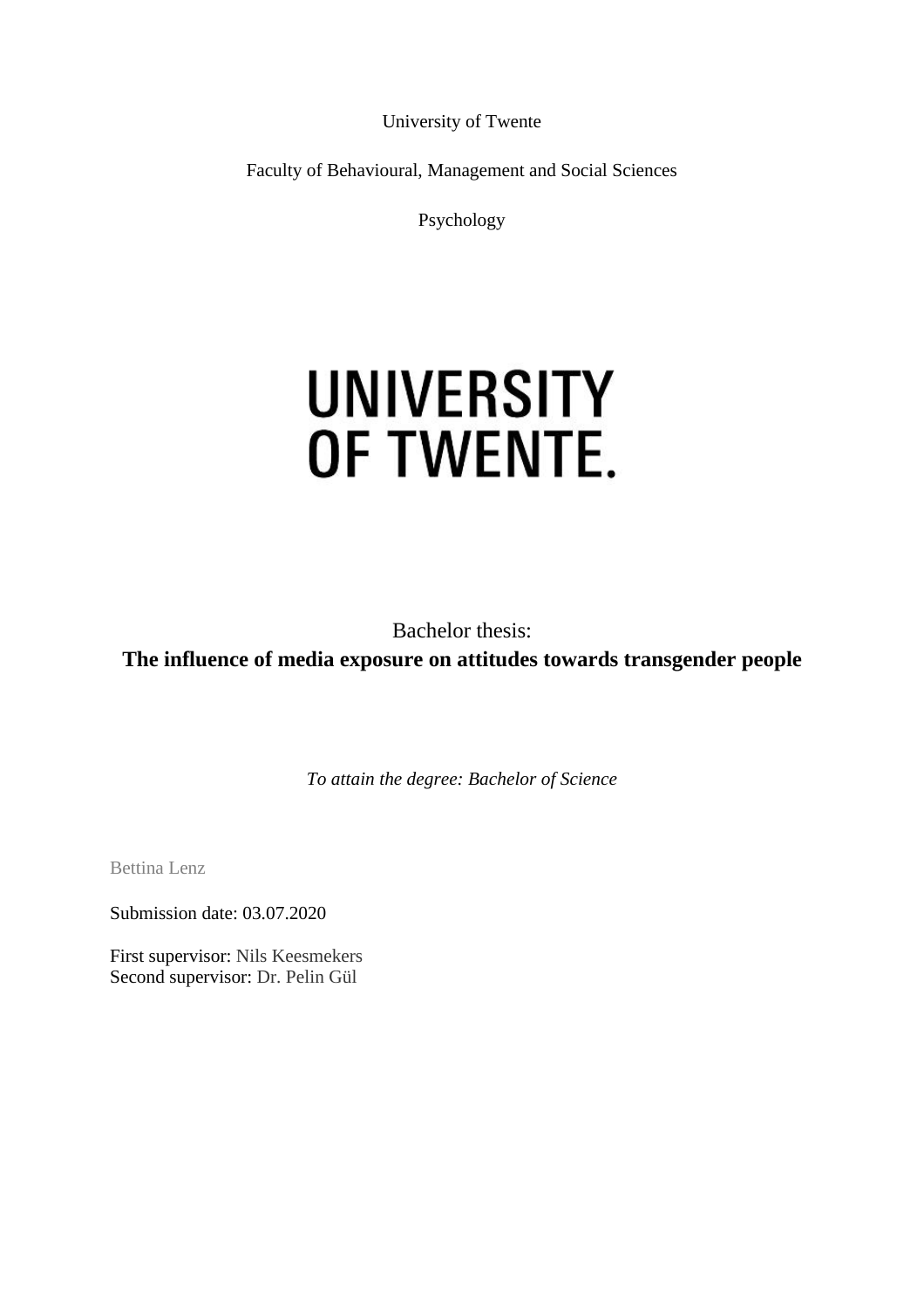### **Abstract**

The aim of this research was to determine whether media exposure can change people's attitudes towards transgender people and whether gender plays a role as a moderation variable.

To answer the research question, an online survey was carried out which measures the attitude with the Attitudes Toward Transgendered Individuals (ATTI) Scale, before and after media exposure. Two conditions (transgender narrative and non-transgender narrative) were randomly assigned to the participants. The results showed no significant attitude change from being exposed to a transgender narrative. Furthermore, gender did not have a moderation effect on the attitude of the participants.

This shows that for this study media exposure cannot necessarily change attitudes, even if theories have set up the possibility. However, the results might be influenced by the short time between moments of measurements, the single media exposure or the narrative used in the study. On this basis, it is advisable to adapt the requirements of the study and to carry out further research to find a possible attitude change through media exposure. Furthermore, other demographics should be kept in mind as a moderation effect.

*Keywords*: attitude, media, transgender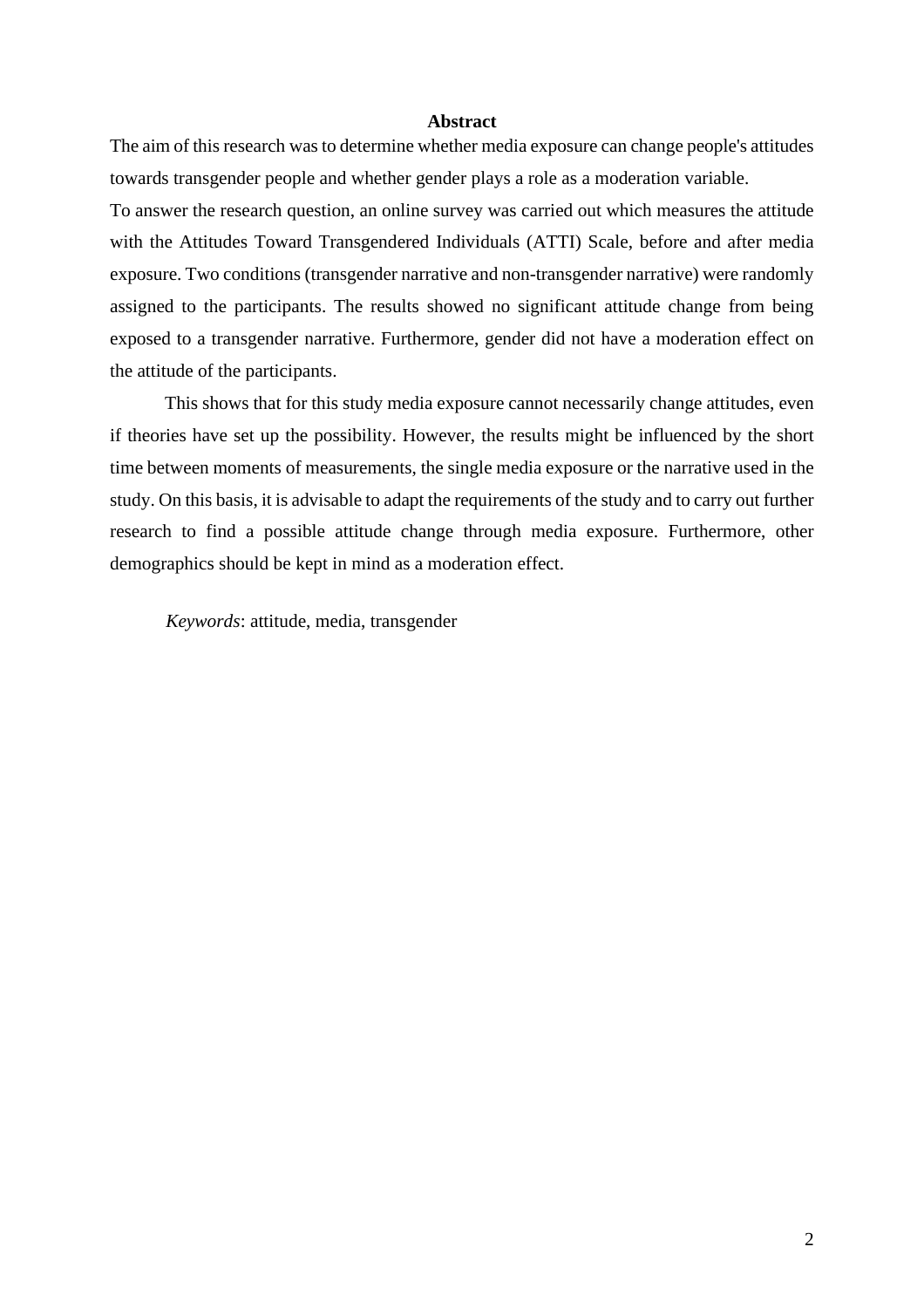#### **Introduction**

Even in 2020 the LGBTQ+ community, which represents lesbian, gay, bisexual, transgender, queer, and questioning people, counts as a minority and faces a lot of problems. When asking European citizens if they identify as LGBT only 5.9% answered being part of the LGBT community (Counting the LGBT population: 6% of Europeans identify as LGBT, 2019). Belonging to a minority is connected to daily issues, which people from the LGBTQ+ community face as well. For instance, harassment and discrimination in the LGBTQ+ community are common in education, employment, health care, public spaces, or the justice system. In addition, sexual and physical assault is frequent (National Transgender Discrimination Survey, 2019). LGBTQ+ minorities face discrimination and violence from others and have a high suicide rate. A survey from 2019 reports that 41% of the respondents indicate that they attempted suicide (National Transgender Discrimination Survey, 2019). Those numbers can be confirmed by the National Survey on LGBTQ Mental Health (2019) that reported that 39% of their respondents considered attempting suicide.

Transgender people face similar problems as the LGBTQ+ community. Transgender is defined as a person who does not accept their biological sex they have since birth. People can define themselves as transgender with or without changing their sexual characteristics. Opposing to transgender is the term cisgender. Someone is cisgender whose gender identity corresponds to the gender assigned to them at birth. On account of the LGBTQ+ community embracing many different individuals, this study will focus on transgender people.

The transgender community is often associated with the homosexual or lesbian community (Oswin, 2008; Nash, 2011). Many spaces that are referred as a "queer space" may really be only gay, only for women or only lesbian, which is an issue for some transgender people because those spaces might disregard transgender people because they do not conform to their biologically assigned sex (Nash, 2011). Furthermore, transgender people find it difficult to be accepted by gays and lesbians because they are not cisgender (Kring, 2006). Therefore, transgender people face an additional issue with finding space in society because of their difference with their assigned sex compared to homosexuals (Elisa Castro-Peraza et al., 2019). **Attitudes towards transgender people**

Apart from the issues mentioned before, people interviewed had more negative attitudes towards transgender individuals than towards gay or lesbian people (Lewis et al., 2017). An attitude is defined as an opinion, belief or behaviour towards something or someone. Attitudes can vary on a spectrum of negative to positive, or strong to weak. The strength of an attitude can be reinforced through the own self-interest in something or someone of the person holding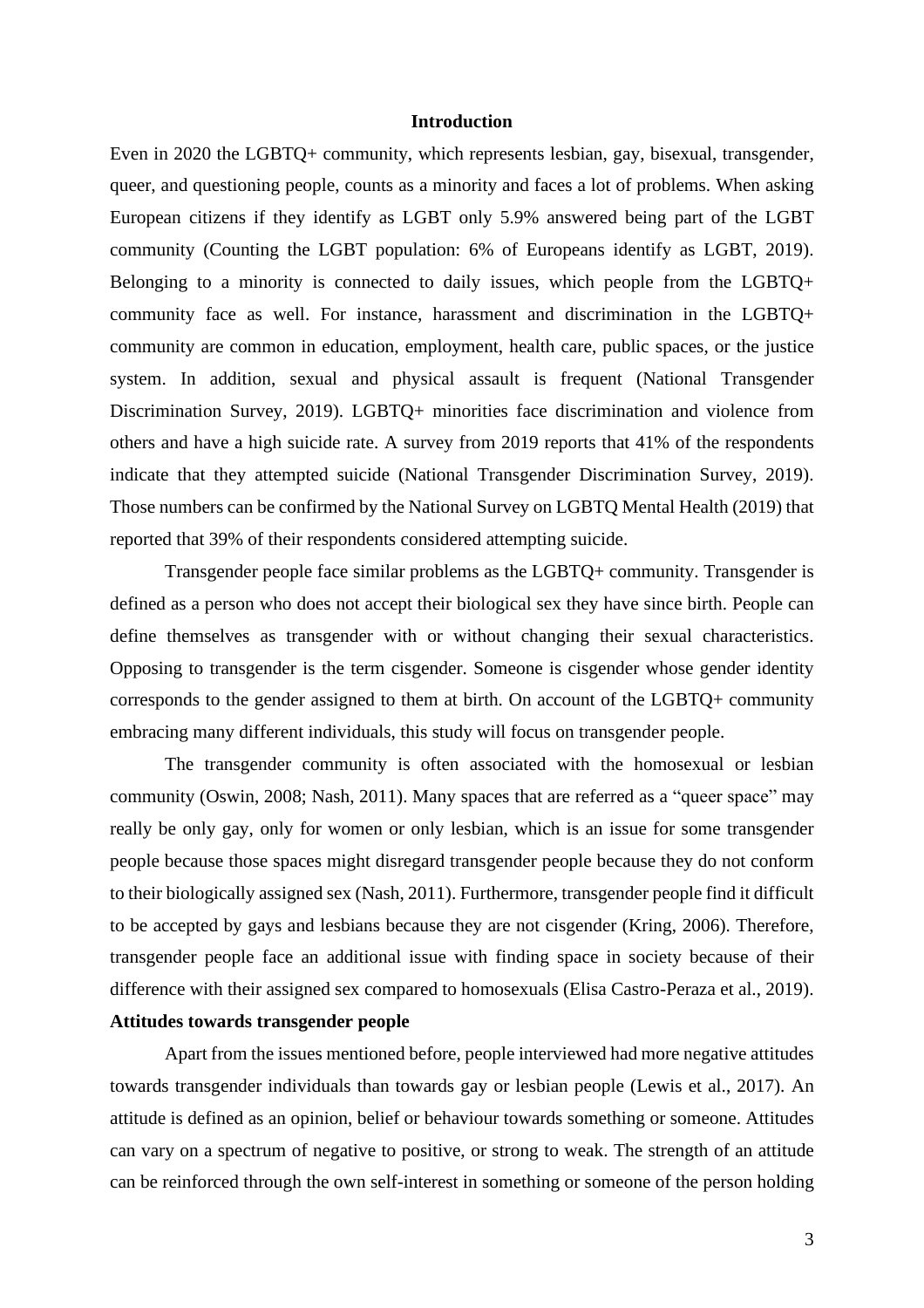an attitude, philosophical, political or religious views. The opinion of others, for example family, friends and social groups can influences one's attitude as well (Kassin et al., 2017).

In a study by Norton and Herek (2012) questioned US adults show a more negative attitude towards transgender people than toward other sexual minorities. They explain that the reason for negative attitudes towards transgender people might be because transgender people have non-traditional gender manifestations, for instance that the gender assigned at birth does not match the feelings of transgender people. Transgender people that are perceived as conforming to gender characteristics are less discriminated against than transgender that do not conform to their birth sex, for example because of physical features that do not fit the gender norm (Miller, & Grollman, 2015; Flores et al., 2018). The study also shows that gender might correlate with negative attitudes towards transgender people (Norton, & Herek, 2012).

Gender might be a factor that influences the attitude towards transgender people. After several studies men seem to have more negative attitudes towards transgender people compared to women (Hill, & Willoughby, 2005; Norton, & Herek, 2012). The conducting of the ATTI scale also reported significantly higher scores for men on transphobia than women. A possible explanation is that men are more adhering to gender norms, because they want to endorse their masculinity and heterosexuality (Norton, & Herek, 2012). Considering gender, women may therefore hold fewer negative attitudes towards transgender individuals than men.

#### **Transgender people in media and advertisement**

Negative attitudes towards transgender individuals can be reinforced by misrepresentation or underrepresentation. Especially through media this can be a problem for the transgender community, because the media can create negative stereotypes that influences the viewers attitude (Capuzza, 2014; "Exclusion, misrepresentation and discrimination: Still prevalent for women in American media and politics," n.d.). However, during the last decade, more transgender representation can be found in the media. With the rising of actresses like Laverne Cox (Orange Is the New Black) or Hunter Schafer (Euphoria) that represent transgender roles in famous TV shows, transgender people gain more recognition in the media. Before that, many transgender figures in shows and movies were played by cisgender people, now more transgender roles are given to transgender actors and actresses.

The rise of the LGBTQ+ community in the media makes companies embrace the opportunity to be more inclusive (Mocarski et al., 2019). In the advertisement branch more LGBTQ+ figures can be seen in ads. For instance, big brands like Gillette or Starbucks included transgender people in their advertisement. Gillette showed a father teaching his transgender son (Samson Bonkeabantu Brown, who is transgender) how to shave. Starbucks won the Channel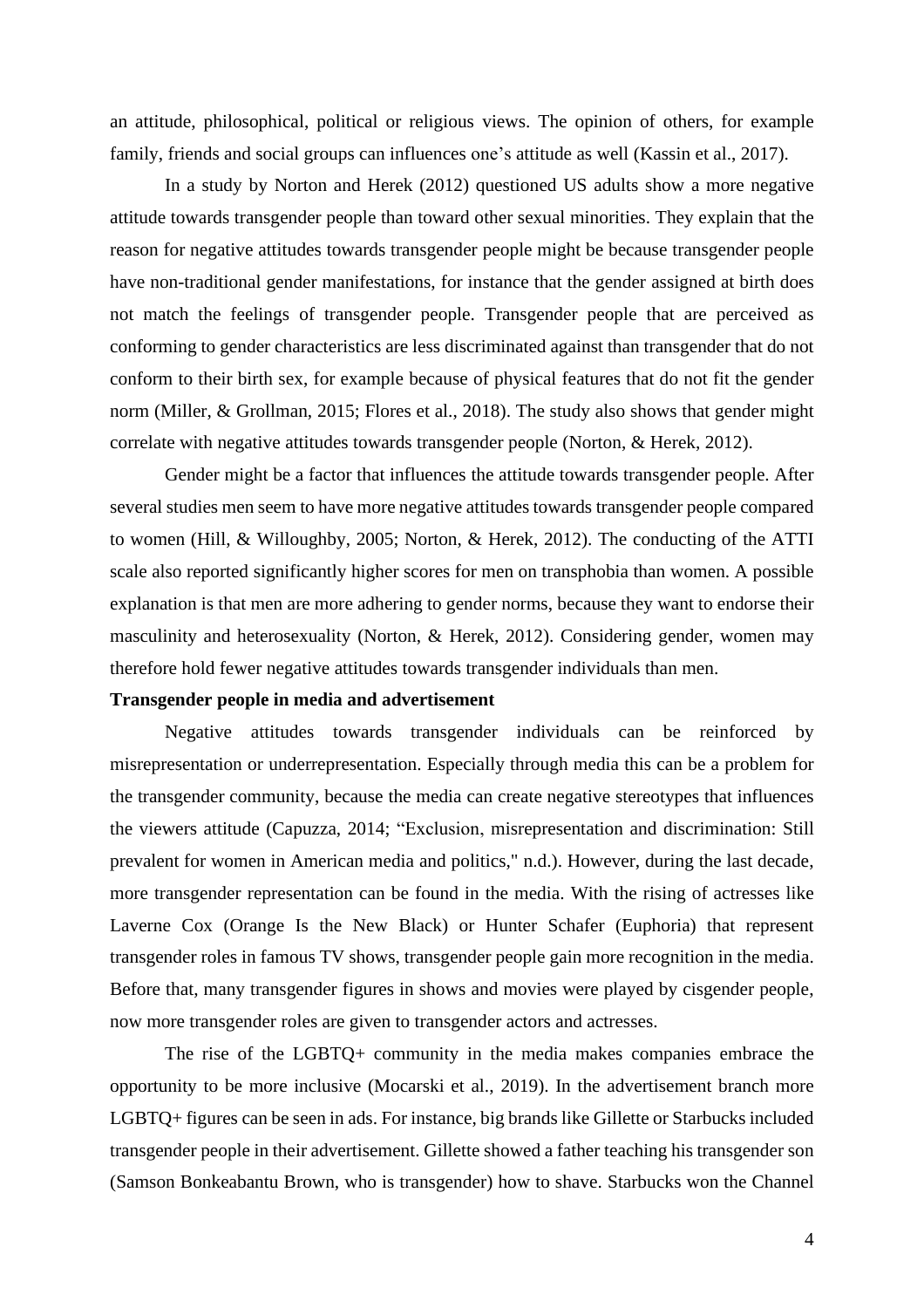4's Diversity in Advertising Award with their series of commercials #WhatsYourName shedding a light on the problems of transgender people in their daily lives. Those advertisements can create a positive light on the transgender community by telling the narratives of transgender people shortly but precisely. In addition, advertisement can be viewed by everyone and reaches a big population, thus advertisement might help establish a more positive attitude towards transgender individuals in the media.

#### **Theories of attitude change**

Various theories will be acknowledged to see if attitude change through media and advertisement is possible. The direct effect model claims that mass media can change attitudes and behaviour directly, however this hypothesis was disproved.

The contact hypothesis from Allport (1958) implies that personal contact is an effective method to reduce prejudice towards a minority. The parasocial contact hypothesis expands this by explaining that direct contact is not needed, but interaction through mass media has a similar effect as personal social interaction (Schiappa et al., 2005). Parasocial contact proves to change beliefs about minorities and reduce prejudices (Schiappa et al., 2005). However, the persona that delivers the message through mass media needs to create an intimacy and involve the audience. If the audience does not engage with the message or feels involved with the persona the evidence for the parasocial contact hypothesis will be less (Horton & Wohl, 1959). Consequently, if the interaction between the transgender person shown through media and the audience is established correctly the effects of the parascoial contact hypothesis should be measurable.

The parasocial contact hypothesis can be underlined by the results of the research of Gillig et al. (2017). They proposed that attitude can change if people are exposed to narratives of minorities through the media. Their research concluded that conservative viewers that were exposed to transgender narratives develop a positive attitude towards seeing more transgender narratives. Narratives in general create a more positive attitude, compassion, and informationseeking towards the individual (Oliver et al., 2012). Other data also reinforces the conclusion that narratives of transgender people in the media could influence the attitude of people positively towards the minority (Batson et al., 1997; Oliver et al., 2012; Gillig et al., 2017). Especially for transgender people, a minority, exposure through media can be beneficial because most of the population either does not have information about the minority or does not understand the narrative.

While being exposed to transgender narratives might change attitudes it is also important to acknowledge the processing of the narrative that participants will watch. After the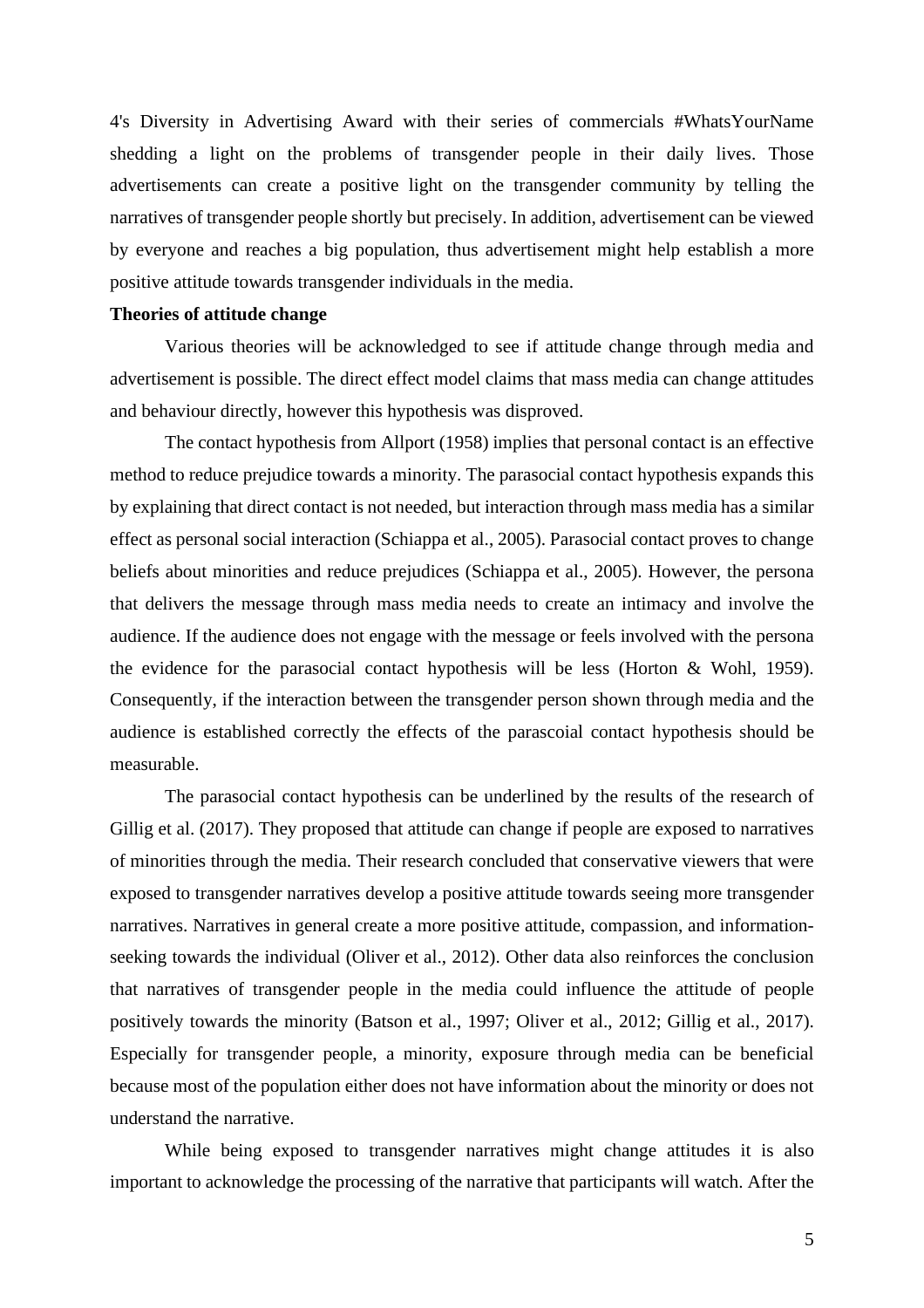elaboration likelihood model, the change of attitudes depends on the processing of information. Information can be processed through the central or peripheral route. If information is processed through the central route the information was more elaborated by the person, which increases a stronger attitude change. However, elaboration likelihood can be decreased when the person thought the knowledge, they learned was irrelevant or the changes do not persist because the person processed the message through the peripheral route. While people's attitude may change, it is not always translated into behaviour if they lack skills or self. Hence, mere exposure to transgender individuals in the media might not necessarily change the attitude of the participants.

Furthermore, Gillig and Murphy (2016) observed a boomerang effect. After exposing cisgender youth toward LGBTQ+ narratives this boomerang effect led to more negative attitudes towards the LGBTQ+ people. Tormala and Petty (2002) could provide an explanation for the boomerang effect. In their study, they found that attitudes can be strengthened when people knowingly resist persuasion. Therefore, when people hold negative attitudes towards transgender people and see transgender people included in media that serves persuasion, they might hold a stronger negative attitude.

#### **Research Question**

To summarize, the LGBTQ+ community faces discrimination in various sectors of life. Belonging to the transgender community comes with additional issues that homosexuals do not face because they are mostly cisgender. In the population a general negative attitude can be measured towards transgender people, mostly because transgender people do not fit the norm. Those negative attitudes correlate with gender of the person holding the attitude. In recent years, the transgender community gained more media exposure. To influence the attitude of participants, advertisement can be used to display the narratives of transgender people as they can be accessed by everyone and are shown more often. This media exposure might help to influence or even change attitude towards transgender people. Other research conducted says it is possible to change attitude towards transgender people by using narratives of those minorities in media. However, this is only possible if the audience engages in the storyline presented and feel involved with the character. On the one hand, the growing representation of the LGBTQ+ community in the media can be an advantage for the community and help tackle the problems they face. On the other hand, inaccurate depictions of transgender people can reinforce stereotypes and lack of understanding (Capuzza, 2014).

The parasocial contact hypothesis adds that through media prejudice against minorities can be changed, but only with involvement of the audience. The Elaboration Likelihood Model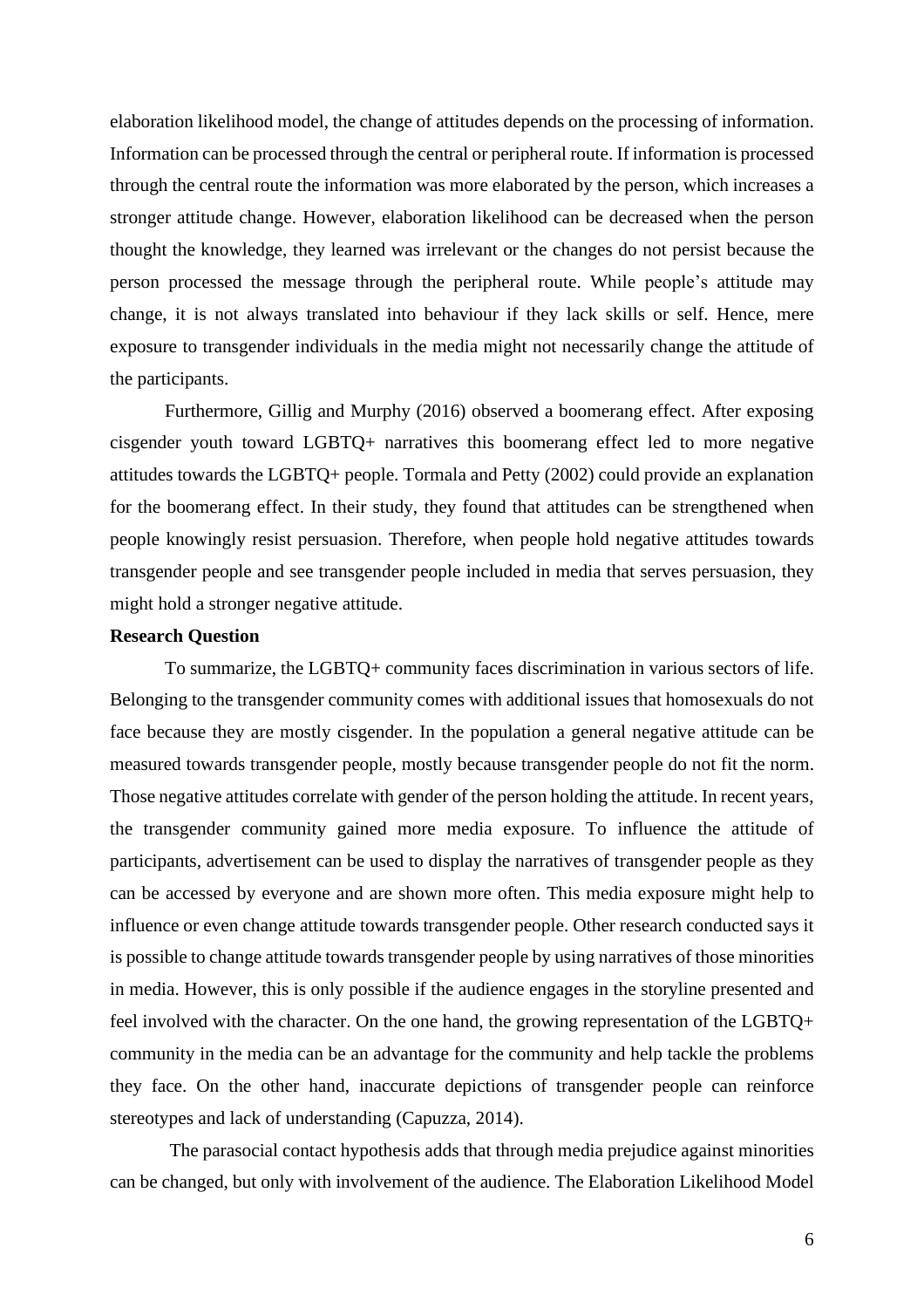explains that mere exposure is not always enough to change an attitude because of varying variables that might be involved during attitudinal change. In addition, the observed boomerang effect might lead to more enhanced negative views because of watching transgender narratives. The further question is whether the media can influence people's behaviour, change their attitudes, beliefs, and perception or not.

Because other studies measured negative attitudes towards transgender people, the purpose of this study is to examine the attitude of our study population towards transgender people upon media exposure. It will be studied if media exposure through advertisement can change the attitude of the study population towards transgender people. Gender will be measured in the study to identify a moderating effect. This study will contribute to the growing literature on media exposure for the transgender community.

**H1**: Attitude towards transgender people will be more positive after watching advertisement with transgender narrative instead of non-transgender narrative.

**H2:** Participants who had an already positive attitude towards transgender people will still have a positive attitude after watching advertisement with transgender narrative.

**H3:** The positive effect of watching an advertisement with transgender narrative will be greater for women than for men.

#### **Methods**

#### **Design**

A questionnaire survey design or correlational survey design with between-subjects was used. There was one independent variable (media exposure) with two levels (transgender narrative and non-transgender narrative). The dependent variable was the attitude towards transgender people measured before and after the media exposure with a questionnaire. A moderation variable with the sociodemographic factor of gender will be probed.

## **Participants**

Participants were gathered via convenience sampling through personal messages on WhatsApp or distribution of the survey via Instagram. In total 165 responses were recorded, but the data needed to be adjusted and the number reduced to 101 participants. Missing data were eliminated because 62 participants did not finish the survey. In addition, one participant was under 18 and another participant was eliminated because of invalid answers in the demographics. Since the questionnaire measures total scores, no outliers were found or deleted.

The ages of the participants ranged from 18 to 81 years (*M* = 30.69). 59,4% have named German as their primary nationality 12,9% as Dutch and 27,7% have another primary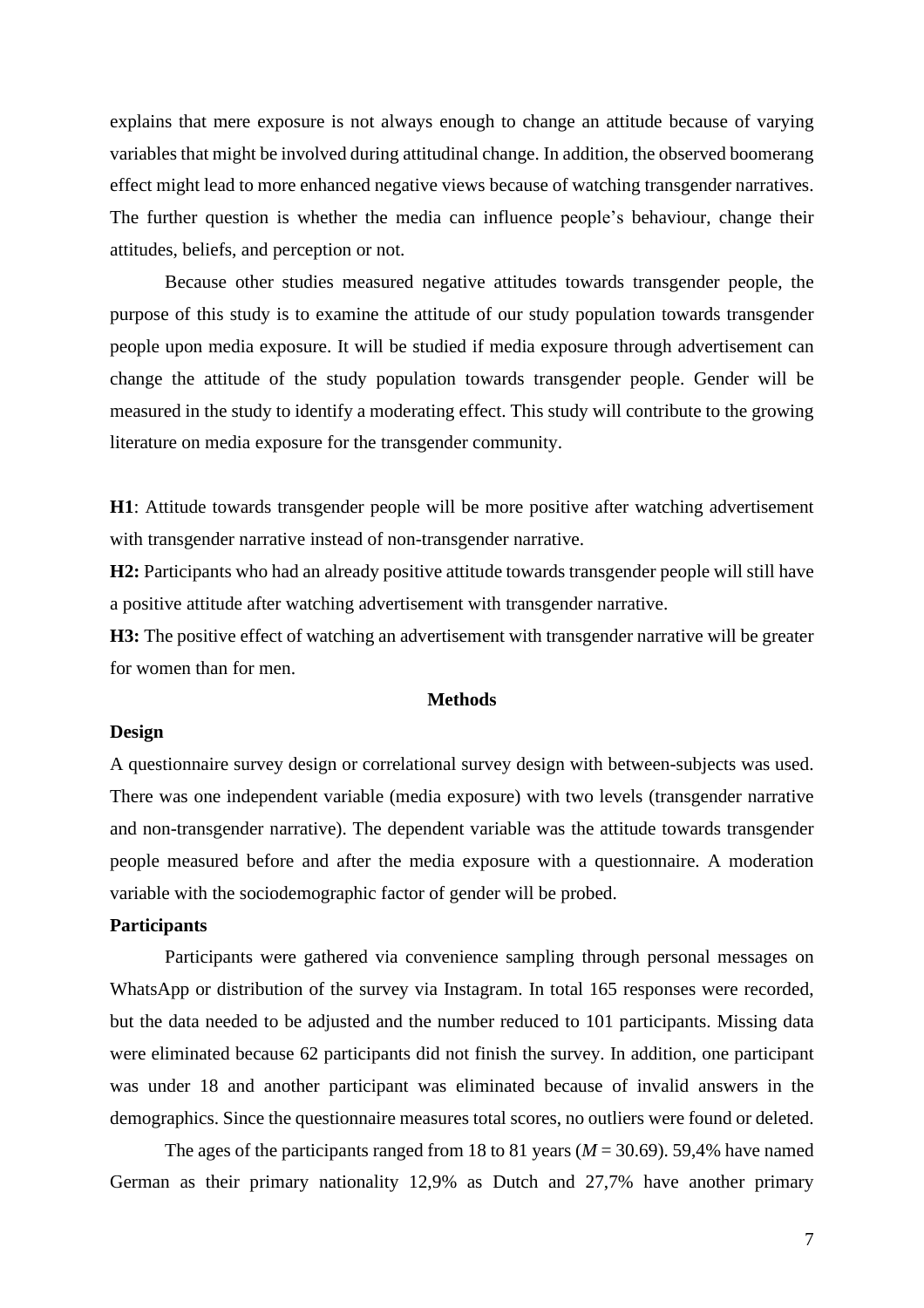nationality. Of all participants 39,6% identified as male, 60,4% as female. 82,2% of participants identified as heterosexual, 3% as homosexual, 5,9% as bisexual, 1,0% as asexual, 5,9% as pansexual and 2,0% preferred to self-describe. As far as religion was concerned, 43,6% of participants reported being Christian, 1,0% Jews, 4,0% Islamic, 1,0% Hinduistic, 4,0% Buddhistic, 41,6% non-religious and 5,0% as other. Regarding political ideology, 6,9 % identified as conservative, 45,5% as liberal, 15,8% as being in the centre, 26,7% as non-political and 5,0% as other.

#### **Materials**

A survey was created with Qualtrics (Qualtrics, Provo, UT) that included a consent form, six questions about the demographics of the participants, one questionnaires that needed to be answered two times, a familiarity with the transgenderism question, two different videos, five additional questions for the manipulation check and the debriefing. The survey was combined with other students which is why it included additional questionnaires. However, for this study only the measures about transgender people are important. The participants were asked to answer The Attitudes Toward Transgendered Individuals Scale (Walch et al., 2012) with 20 questions on a 5-point Likert scale ranging from (1) strongly agree to (5) strongly disagree. The questions used are mostly in favour for transgender people, for example Q16 "I would like to have friends who are transgendered individuals". Some questions are however against transgenderism, for instance Q2 "Transgendered individuals should not be allowed to work with children" (see Appendix A). The ATTI Scale needed to be answered before and after watching a video. Two advertisement videos from Starbucks were used, one with a transgender narrative and the other with non-transgender narrative. In the transgender narrative a trans man is continuously misgendered because officially he still has his female birth name. When he has the opportunity to state his name for his drink at Starbucks, he takes the chance to say his name he identifies with. In the other video Starbucks shows that their orders where named after what is in the cup, now they introduced a change by writing the name of the person who ordered the drink on the cup. After the video five questions were used to check for manipulation. It was asked if the participant had seen the scene before, what hair colour the main character had and how the main character would identify. In addition, participants were asked if the parents of the main character were shown and what type of media was shown. In the end of the questionnaire participants were clarified about the detailed aim of the research study, which is that the questions and videos were related to the LGBTQ+ community.

## **Procedure**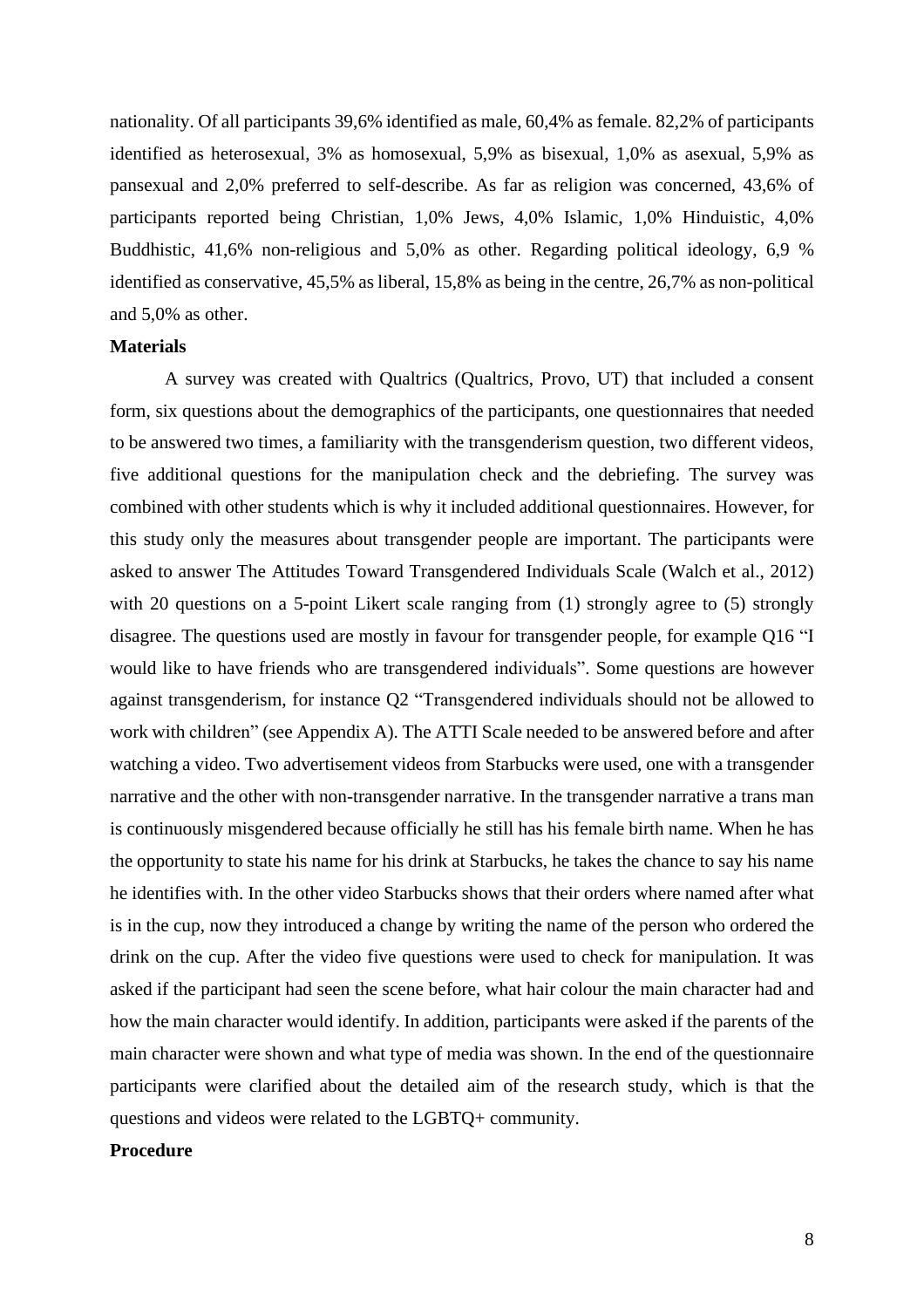After ethical approval of the study participants were sent a link to the survey. In the beginning of the survey participants had to fill in an informed consent in which they were informed about the general aim of the research and how their data will be used to contribute to it. They could either choose the option 'I consent' or 'I don't consent'. If they agreed to the consent the participants were asked to fill in their demographic information about their age, nationality, gender, sexual orientation religion and political view. If participants did not agree with the consent form, they could not partake in the survey. Afterwards, participants could fill out a questionnaire about either their attitude towards transgender, bisexual or asexual people. The distribution of theses questionnaires was randomized but, evenly presented, to avoid carryover effects. The questionnaires about the attitudes toward bisexuals and asexuals do not contribute to the study, thus for this study only the answers about attitudes towards transgender people were included. Following, participants had to answer if there were familiar with the sexuality they were questioned about prior. Then, they could proceed with watching a short video. Participants were evenly randomized to either watch a Starbucks advertisement with a transgender person or a general Starbucks advertisement. After watching the video, participants had to answer five additional questions about some details of the videos to have a manipulation check. Participants then had to fill out the prior questionnaire about their attitude towards transgender people again. After filling out all of the questions participants were transferred to the debriefing page. If participants were interested in the results, they could leave their e-mail address to receive the results after the study is completed. Subsequently the survey is finished, and participants were thanked for participating in the study. In general, only after the participant had answered all items, they could proceed with the next step.

#### **Data Analysis**

For the participants in the final analysis, frequency tables were made for age, nationality, gender, sexuality, religion, and political view. Furthermore, total scores were calculated for before watching either transgender or non-transgender narrative, after watching either transgender or non-transgender narrative as well as total scores for all participants before watching the video and after the video. A total score higher than 60 is interpreted as a positive attitude towards transgender individuals.

An analysis of descriptives was carried out to compare the means for both transgender narrative and non-transgender narrative. The comparison of means was done to investigate the first hypothesis if attitude towards transgender people will be more positive after watching an advertisement with transgender narrative instead of non-transgender narrative.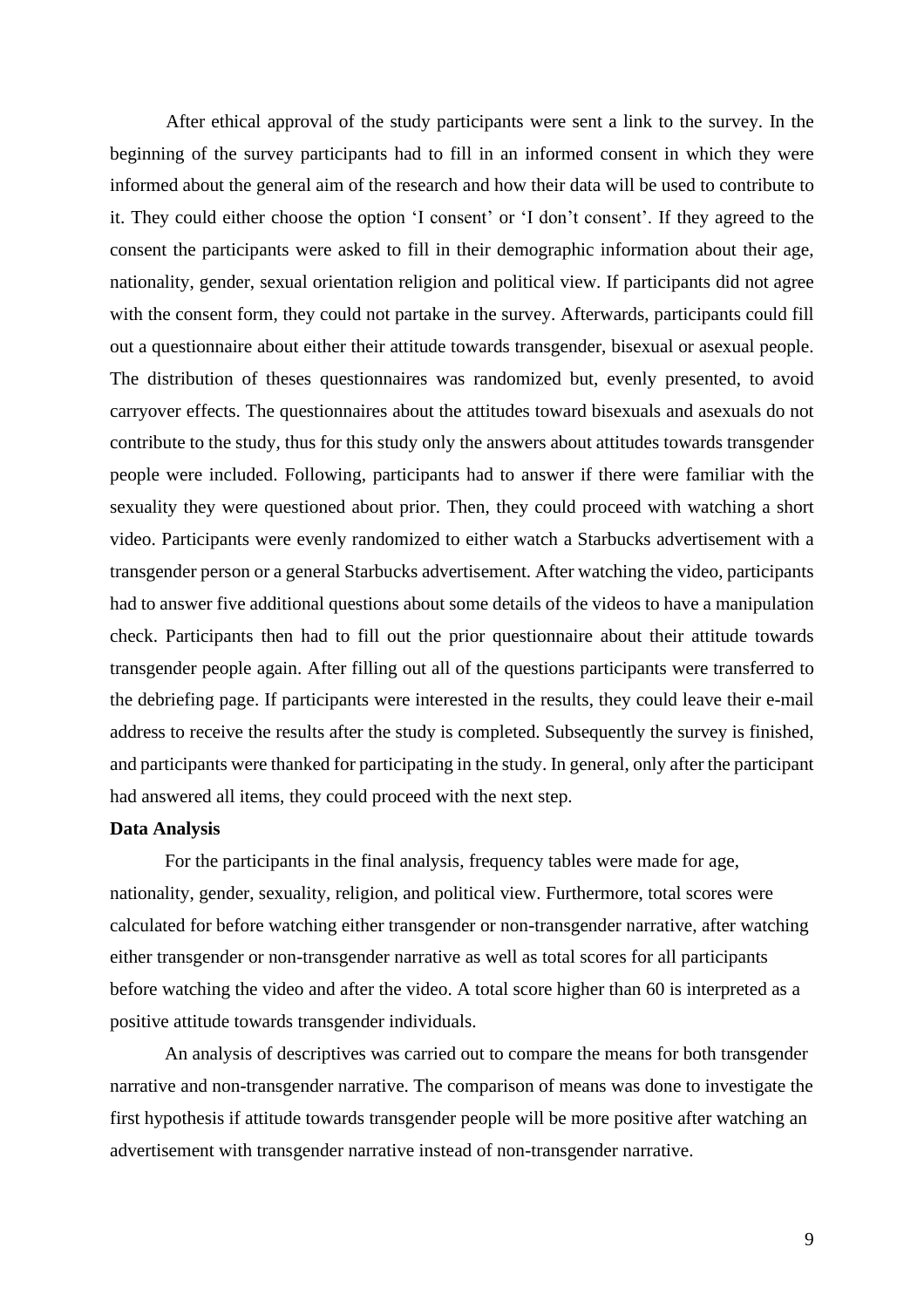For the second hypothesis a paired-samples t-test was carried out, to check whether existing positive attitudes remain positive.

The PROCESS macro for SPSS (Hayes, 2013) was used to investigate hypothesis 3. The effect of gender on the relationship between media exposure and attitude (moderating effect) was analysed for hypothesis 3. The independent variable was the media exposure, calculated as a dummy variable for either transgender or non-transgender narrative, and the dependent variable was the attitude change calculated by the deviation between the total score before watching the video and the total score after watching the video.

#### **Results**

The first hypothesis is rejected because the comparison of the means of watching the transgender narrative post-measure  $(p = .91)$  and watching the non-transgender narrative postmeasure  $(p = .51)$  showed no significant difference (see Table 1).

### **Table 1**

*Mean and Standard Deviation for pre- and post-measure for both conditions*

|                    | <b>Pre-measure</b> | Post-measure  |
|--------------------|--------------------|---------------|
| <b>Transgender</b> | $M = 88.53$        | $M = 89.72$ ; |
| narrative          | $SD = 12.41$       | $SD = 12.49$  |
| Non-transgender    | $M = 87.93$        | $M = 87.96$ ; |
| narrative          | $SD = 11.91$       | $SD = 12.44$  |

The second hypothesis is confirmed, because the t-test shows significant effect between preand post-measures of watching transgender narratives  $(p = .03)$ .

In the analysis performed to look into hypothesis 3 the R-squared shows that the model does not fit, and the variance is not explained by the model (*R-sq* = 0.03). When looking at the model and the interaction effect with gender as a moderating variable  $p = .46$  is found, which implies that the moderation effect is not statistically significant. Based on these results the last hypothesis that watching an advertisement with transgender narrative will have a greater positive effect for women than for men is rejected.

#### **Discussion**

The purpose of the study was to examine the attitude of the study population towards transgender people upon media exposure. Based on theories narratives of minorities in the media can produce more compassion and more positive attitudes towards that minority (Oliver et al., 2012; Gillig et al., 2017). Therefore, theoretically media exposure should lead to attitude change. However, this study could not confirm the results of other studies, because the results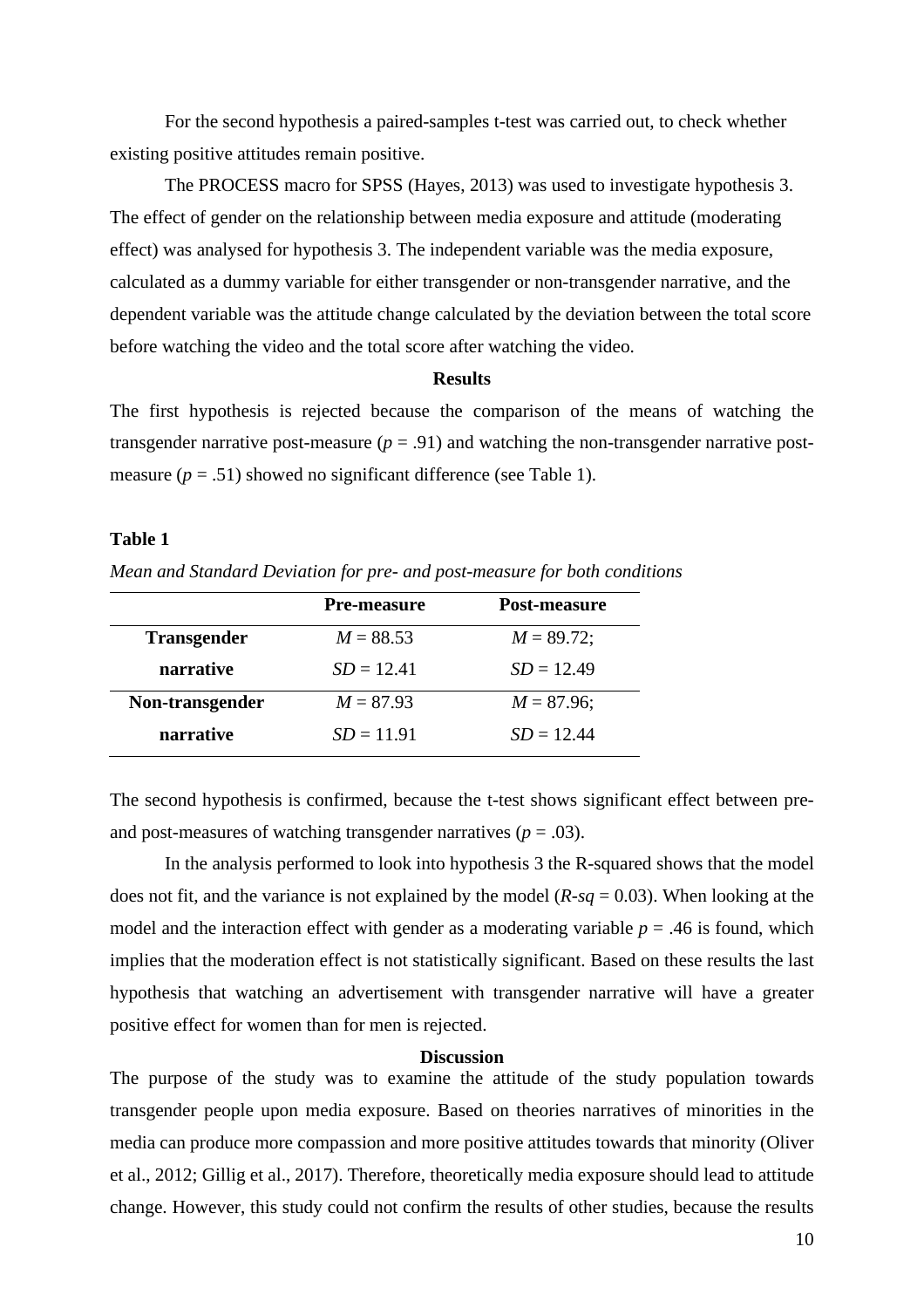did not support the first hypothesis that attitude towards transgender people will be more positive after watching an advertisement with transgender narrative instead of non-transgender narrative. The second hypothesis, participants who had an already positive attitude towards transgender people will still have a positive attitude after watching an advertisement with transgender narrative could be confirmed. Therefore, a boomerang effect as mentioned in the study of Gillig and Murphy (2016) could not be found in this study. A greater positive effect of watching an advertisement with transgender narrative for women than for men could not be found. Hence, the last hypothesis could not be confirmed.

The results of the study could not prove that attitude change is possible. A reason for this could be that it must be measured and standardized how much media exposure is required to change attitudes. The study used only one advertisement clip as a single exposure to the media. After Berger and Mitchell (1989) advertising repetition can result in attitudes as confident as formed from direct behavioural experiences. Based on this, single exposure of advertisement might not be enough to change attitudes and explain the rejection of the first hypothesis. Another explanation could be that the time between pre and post measurement of the ATTI scale was short so that the effect of media exposure on attitude was not yet measurable or needed further elaboration as mentioned in the elaboration likelihood model. Since the study could not determine an attitude change, it is possible that the result can be explained by the lack of involvement with the narrative, because Horton and Wohl (1959) have indicated involvement with the character of the narrative as a reason for possible attitude change.

Despite the rejected hypotheses the results of the study imply that the study population had a general positive attitude towards transgender people. This is in contrast with measurements of other studies mentioned, for instance the study of Norton and Herek (2012) that showed negative attitudes in adults towards transgender people than toward other sexual minorities. The results could imply that people already have a positive attitude towards minority groups including transgender people. Nowadays, more transgender representation can be found in the media, thus it might be possible that media exposure already has had a positive influence on attitudes towards transgender people prior to conducting the study.

#### **Strengths and limitations**

The advantages of the study are that the different tests were randomized. Furthermore, since the LGBTQ+ community is a minority not many studies investigate their issues and especially for transgender people. Thus, the study offers in-depth research on the LGBTQ+ and transgender community. The study also collected data from 100 participants in a short time and has a scattered age range for an online study.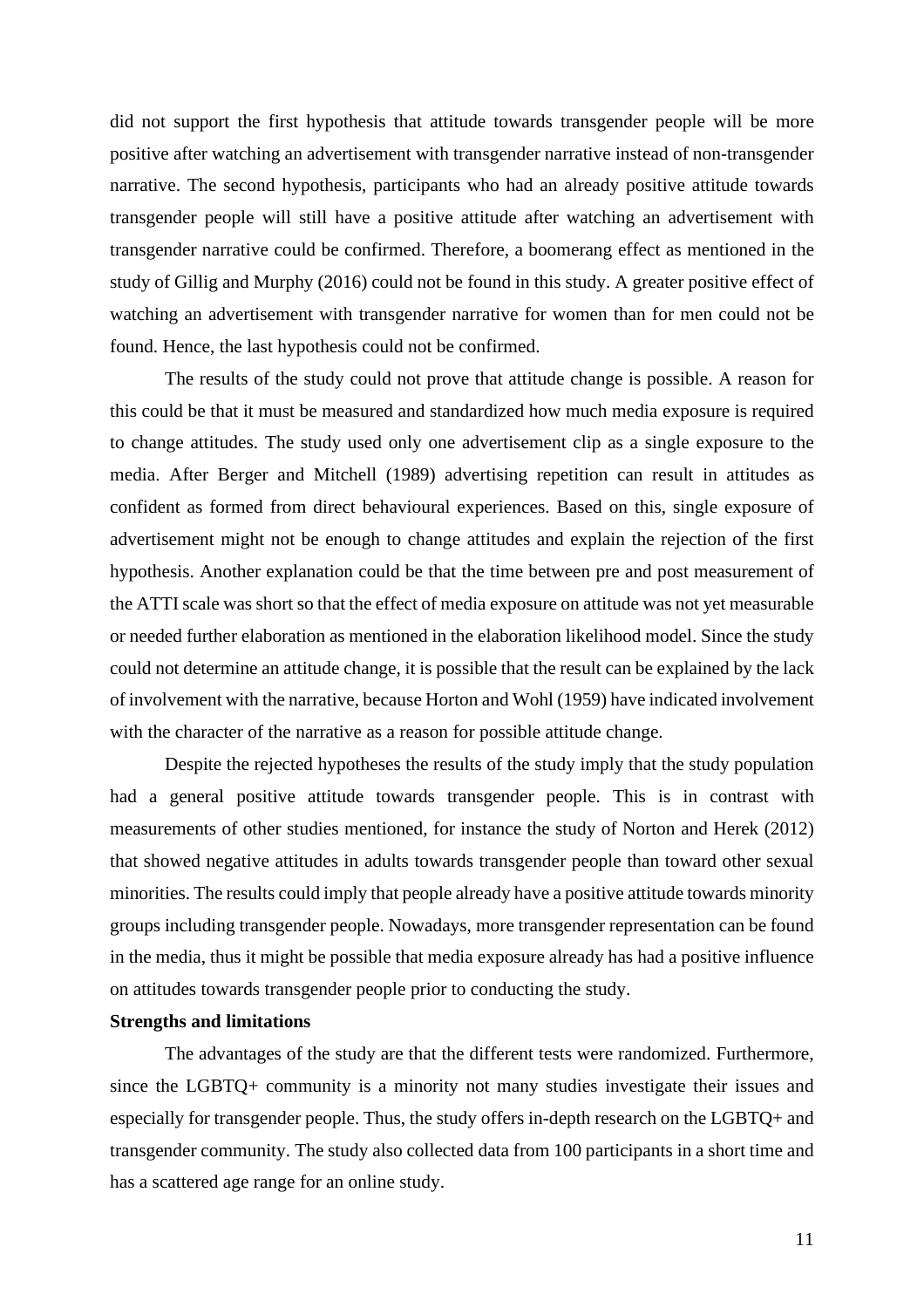However, the study has several limitations. The drop-out rate was high, this was probably due to the length and repetitiveness of the study. Nonetheless, because of the randomization of the three different tests the dropout rate was limited. The biggest limitation and probably the reason for the unconfirmed hypothesis is that a single media exposure was used. Even though studies indicate media exposure can change attitudes (Batson et al., 1997; Gillig et al., 2017; Oliver et al., 2012), participants only watched a short advertisement clip which might be not enough for an attitudinal change. The elaboration likelihood model could explain the findings, because for information to change attitudes the information needs to be relevant for the person and processed through the central route. Just mere exposure to media is not enough for an attitude change. Another possibility is that participants thought the video with the transgender narrative was not engaging and therefore did not feel involved with the persona. After the parasocial contact hypothesis to change attitudes through media exposure the narrative must be engaging, is this not given is the parascoial contact hypothesis not ensured. In addition, the research was conducted through convenience sampling, which does not represent the general population. Therefore, it is possible when using random sampling the results could deviate from the results of this study.

#### **Recommendations**

Although the study offers an insight on attitudes on transgender people, further studies should adjust the study design. It is suggested to show the transgender narrative more frequently instead of a single exposure. This should be done to check if the frequency correlates with the attitudinal change. For instance, further studies could show multiple and different transgender narratives after one another or could do a long-term study. The sampling does also not represent the general population; therefore, it is advised against convenient sampling and for simple random sampling. It might be advisable to check for other moderating effects within the demographics of the participants in another study. This study only focused on gender therefore other studies could investigate the influence of, for instance, sexuality, political view, religion, or age on the attitudes towards transgender people.

#### **Conclusion**

Concluding only one of the three hypotheses was confirmed. The main effect that attitudes towards transgender people will be more positive after media exposure could not be confirmed. As well as the interaction effect that a positive effect on attitudes would be greater for women could not be confirmed by the study. However, an overall positive attitude toward transgender people was not influenced by neither the transgender narrative nor non-transgender narrative. The results can be explained by the short time between moments of measurements or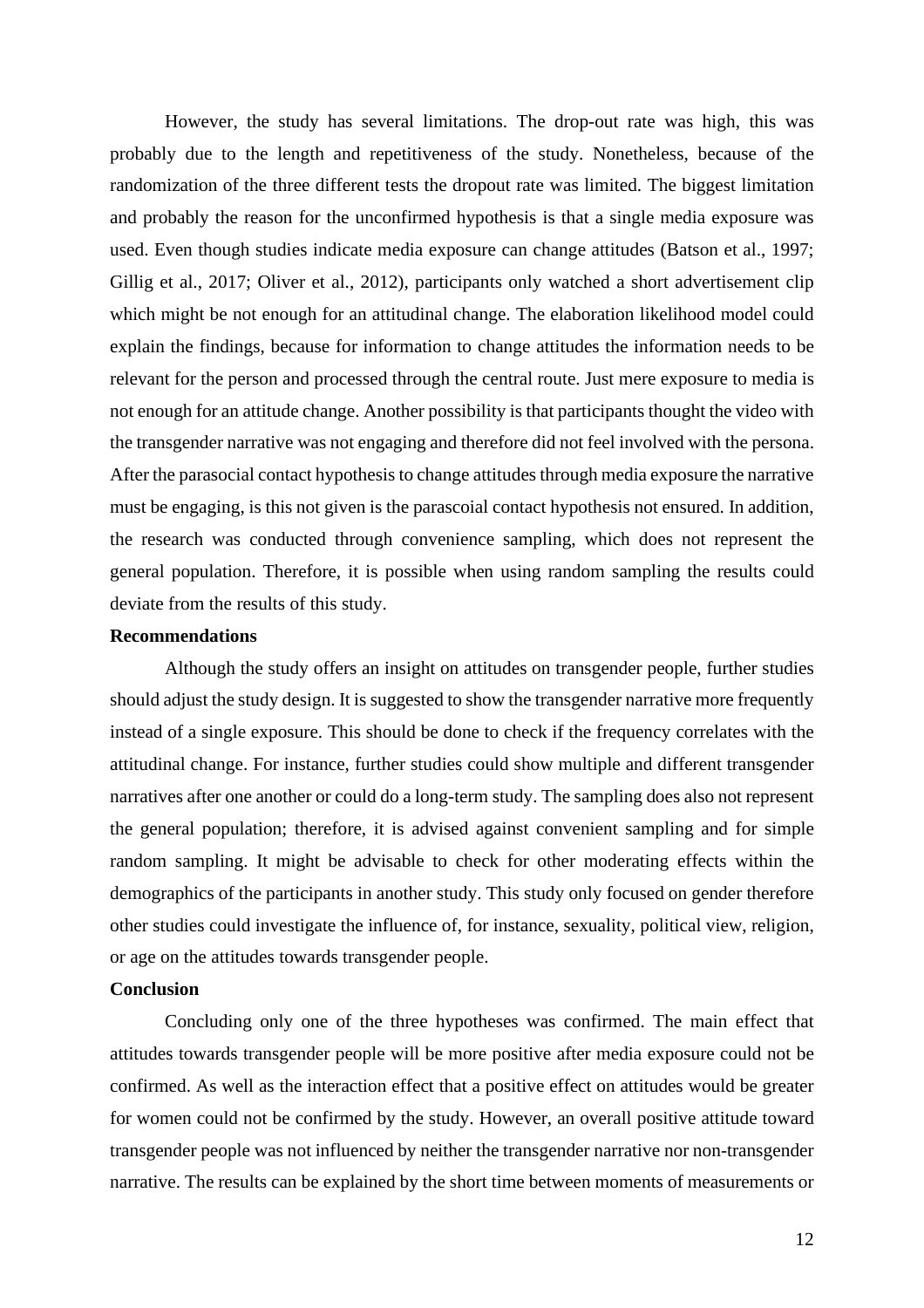the single media exposure. In addition, the narrative might not be as engaging as initially thought.

To avoid the errors of this study in the next research it is advised to do multiple exposure to the transgender narrative, shorten the survey, and to use random sampling. Additionally, it should be checked for other moderating variables then gender.

Even if the study did not find negative attitudes or an influence of media exposure to change negative attitudes towards transgender people, we must keep in mind that transgender people are still a minority and face many issues in their daily life. It might not necessarily be negative attitudes from people, but there is still harassment and discrimination in education, employment, health care, public spaces, or the justice system that needs to be addressed and changed.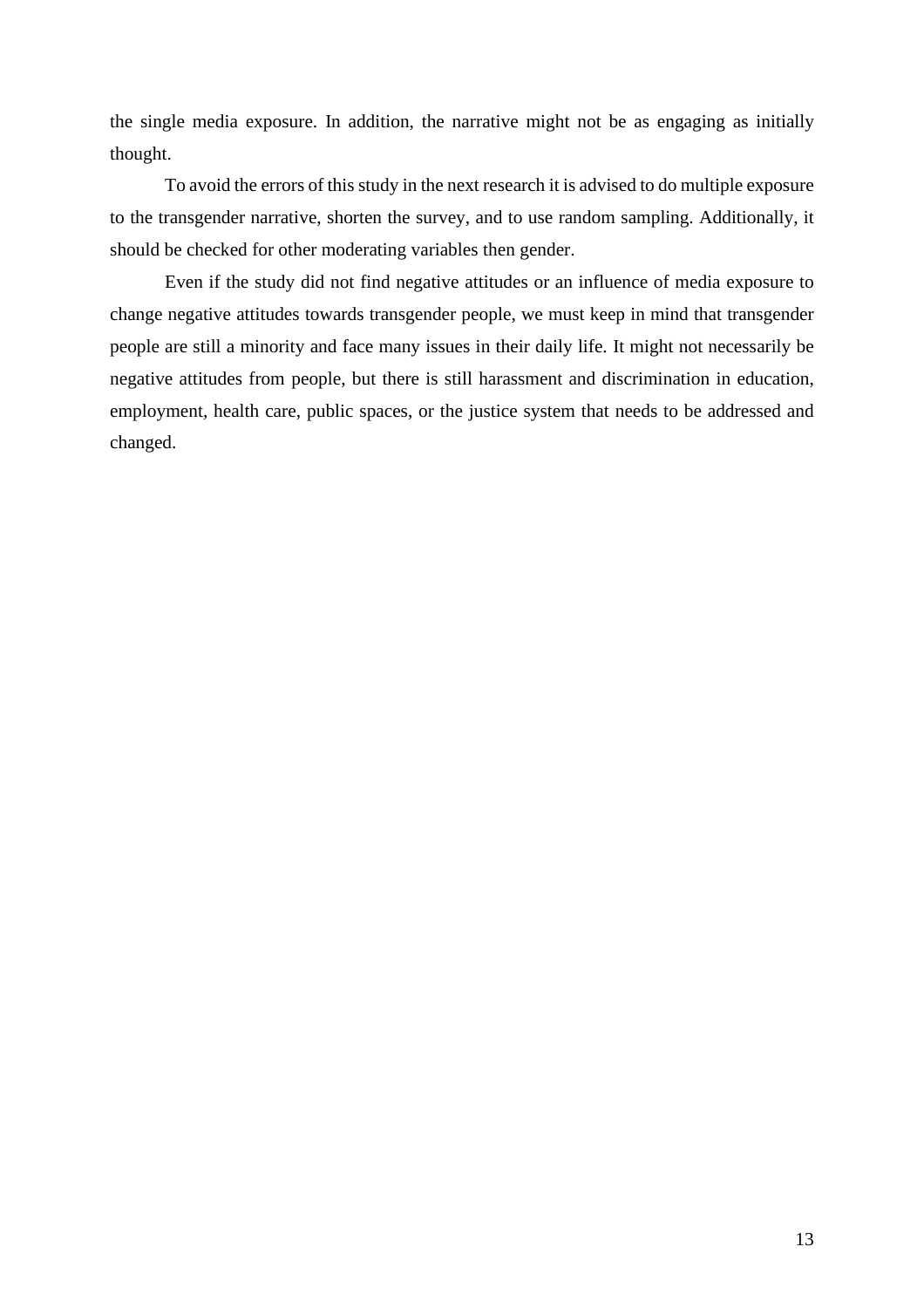#### **References**

Allport, G. W. (1958). *The nature of prejudice*. Addison Wesley Publishing Company.

- Batson, C. D., Polycarpou, M. P., Harmon-Jones, E., Imhoff, H. J., Mitchener, E. C., Bednar, L. L., Klein, T. R., & Highberger, L. (1997). Empathy and attitudes: Can feeling for a member of a stigmatized group improve feelings toward the group? *Journal of Personality and Social Psychology*, *72*(1), 105-118. [https://doi.org/10.1037/0022-](https://doi.org/10.1037/0022-3514.72.1.105) [3514.72.1.105](https://doi.org/10.1037/0022-3514.72.1.105)
- Berger, I. E., & Mitchell, A. A. (1989). The effect of advertising on attitude accessibility, attitude confidence, and the attitude-behavior relationship. *Journal of Consumer Research*, *16*(3), 269–279.
- Capuzza, J. C. (2014). Who defines gender diversity? Sourcing routines and representation in mainstream U.S. news stories about Transgenderism. *International Journal of Transgenderism*, *15*(3-4), 115-128. <https://doi.org/10.1080/15532739.2014.946195>
- *Counting the LGBT population: 6% of Europeans identify as LGBT*. (2019, October 2). Dalia Research. Retrieved May 28, 2020, from [https://daliaresearch.com/blog/counting-the](https://daliaresearch.com/blog/counting-the-lgbt-population-6-of-europeans-identify-as-lgbt/)[lgbt-population-6-of-europeans-identify-as-lgbt/](https://daliaresearch.com/blog/counting-the-lgbt-population-6-of-europeans-identify-as-lgbt/)
- Elisa Castro-Peraza, M., Garcia-Acosta, J., & Lorenzo-Rocha, N. (2019). Transgender history. The roots of today's revolution. *Journal of Homosexuality*, 1-3. <https://doi.org/10.1080/00918369.2019.1669949>
- Flores, A. R., Haider-Markel, D. P., Lewis, D. C., Miller, P. R., Tadlock, B. L., & Taylor, J. K. (2018). Transgender prejudice reduction and opinions on transgender rights: Results from a mediation analysis on experimental data. *Research & Politics*, *5*(1), <https://doi.org/10.1177/2053168018764945>
- Gillig, T. K., Rosenthal, E. L., Murphy, S. T., & Folb, K. L. (2017). More than a media moment: The influence of televised storylines on viewers' attitudes toward transgender people and policies. *Sex Roles*, *78*(7-8), 515-527. [https://doi.org/10.1007/s11199-017-](https://doi.org/10.1007/s11199-017-0816-1) [0816-1](https://doi.org/10.1007/s11199-017-0816-1)
- Gillig, T. K., & Murphy, S. T. (2016). Fostering support for LGBTQ youth?: The effects of a gay adolescent media portrayal on young viewers. *International Journal of Communication, 10*, 3828-3850.
- Hayes, A. F. (2013). *Introduction to mediation, moderation, and conditional process analysis: a regression-based approach* (Ser. Methodology in the social sciences). Guilford Press.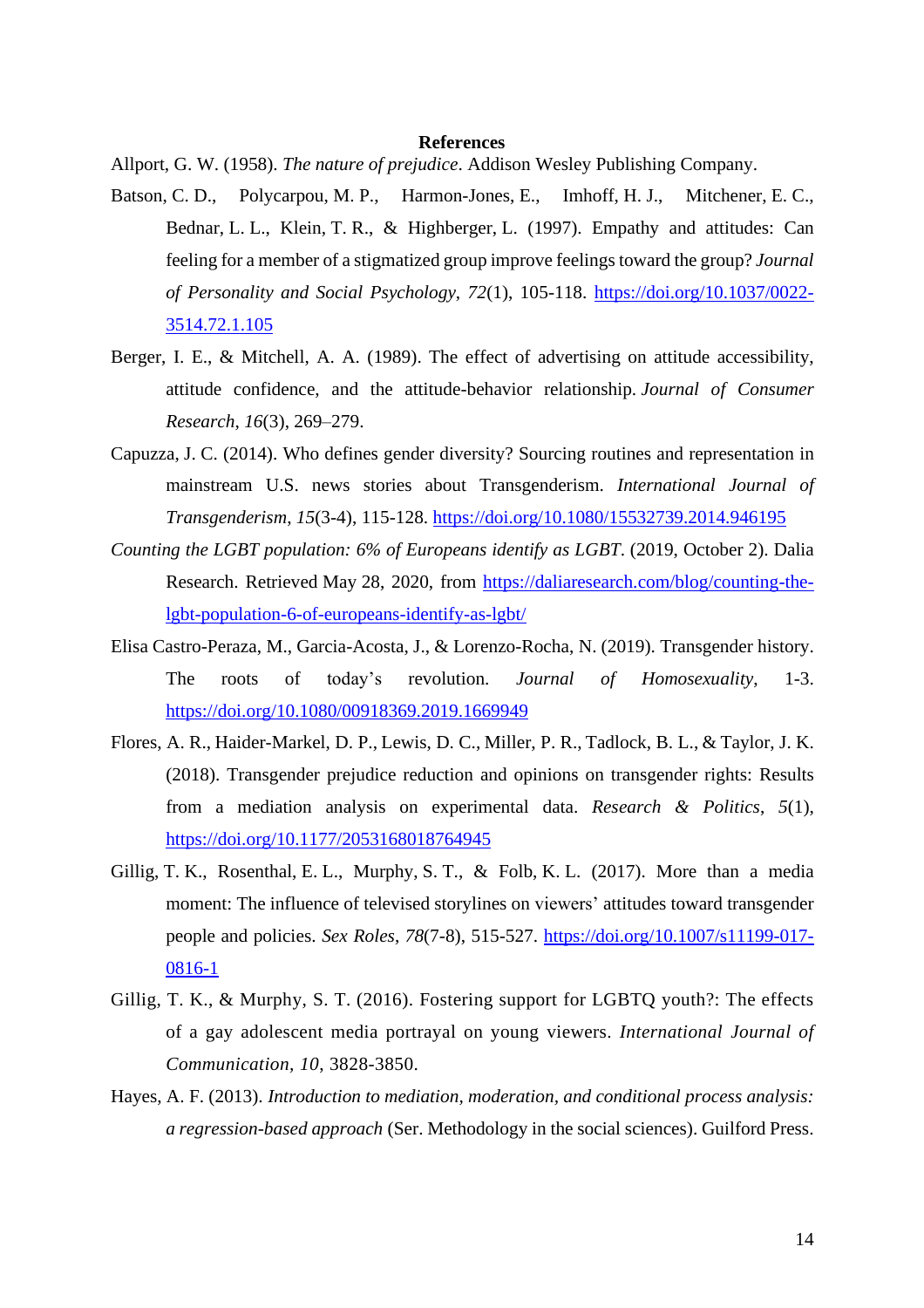- Hill, D. B., & Willoughby, B. L. (2005). The development and validation of the Genderism and Transphobia scale. *Sex Roles*, *53*(7-8), 531-544. [https://doi.org/10.1007/s11199-005-](https://doi.org/10.1007/s11199-005-7140-x) [7140-x](https://doi.org/10.1007/s11199-005-7140-x)
- Horton, D., & Wohl, R. R. (1956). Mass Communication and Para-Social Interaction, Psychiatry, 19:3, 215-229, https://doi.org/10.108[/00332747.1956.11023049](https://doi.org/10.108/00332747.1956.11023049)
- Kassin, S., Fein, S., Markus, H., & Brehm, S. (2017). *Social psychology* (Tenth ed.). Australia: Cengage Learning.
- Kring, B. 2006. "How Sex Changed: A History of Transsexuality in the United States." *Journal of Sex & Marital Therapy* 32(4):344–347. [https://doi.org/10.1080/00926230600677904](https://doi-org.ezproxy2.utwente.nl/10.1080/00926230600677904)
- Lewis, D. C., Flores, A. R., Haider-Markel, D. P., Miller, P. R., Tadlock, B. L., & Taylor, J. K. (2017). Degrees of acceptance: Variation in public attitudes toward segments of the LGBT community. *Political Research Quarterly*, *70*(4), 861-875. <https://doi.org/10.1177/1065912917717352>
- Miller, L. R., & Grollman, E. A. (2015). The social costs of gender nonconformity for transgender adults: Implications for discrimination and health. *Sociological Forum*, *30*(3), 809-831. <https://doi.org/10.1111/socf.12193>
- Mocarski, R., King, R., Butler, S., Holt, N. R., Huit, T. Z., Hope, D. A., Meyer, H. M., & Woodruff, N. (2019). The rise of transgender and gender diverse representation in the media: Impacts on the population. *Communication, Culture and Critique*, *12*(3), 416- 433. <https://doi.org/10.1093/ccc/tcz031>
- Nash, C. J. (2011). Trans experiences in lesbian and queer space. *The Canadian Geographer / Le Géographe canadien*, *55*(2), 192-207. [https://doi.org/10.1111/j.1541-](https://doi.org/10.1111/j.1541-0064.2010.00337.x) [0064.2010.00337.x](https://doi.org/10.1111/j.1541-0064.2010.00337.x)
- *National transgender discrimination survey: Full report*. (2015, February 12). National Center for Transgender Equality. [https://transequality.org/issues/resources/national](https://transequality.org/issues/resources/national-transgender-discrimination-survey-full-report)[transgender-discrimination-survey-full-report](https://transequality.org/issues/resources/national-transgender-discrimination-survey-full-report)
- Norton, A. T., & Herek, G. M. (2012). Heterosexuals' attitudes toward transgender people: Findings from a national probability sample of U.S. adults. *Sex Roles*, *68*(11-12), 738- 753. <https://doi.org/10.1007/s11199-011-0110-6>
- Oliver, M. B., Dillard, J. P., Bae, K., & Tamul, D. J. (2012). The effect of narrative news format on empathy for stigmatized groups. *Journalism & Mass Communication Quarterly*, *89*(2), 205-224. <https://doi.org/10.1177/1077699012439020>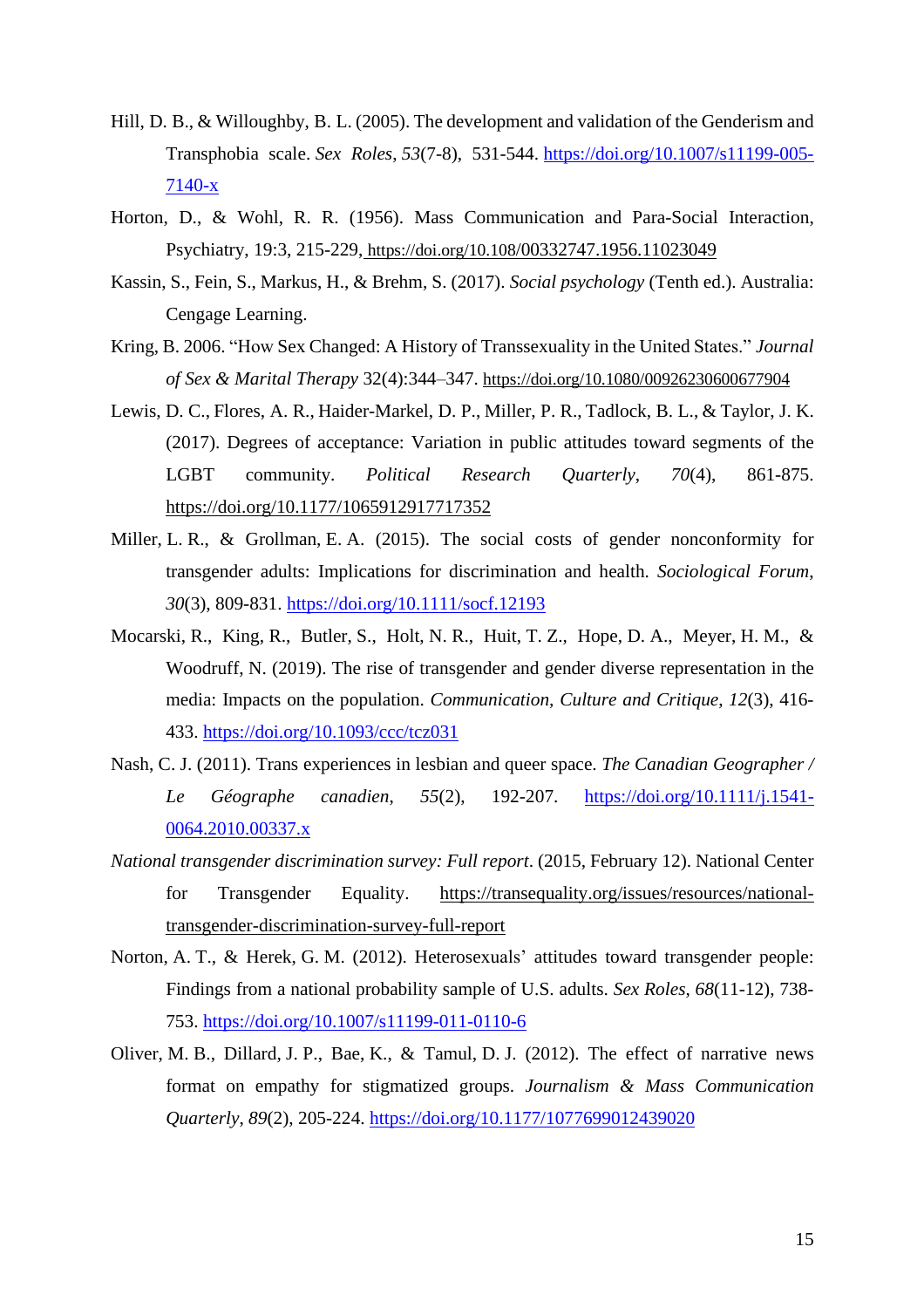- Oswin, N. (2008). Critical geographies and the uses of sexuality: Deconstructing queer space. *Progress in Human Geography*, *32*(1), 89-103. <https://doi.org/10.1177/0309132507085213>
- Schiappa, E., Gregg, P., & Hewes, D. (2005). The parasocial contact hypothesis. *Communication Monographs, 72*(1), 92-115. https://doi.org/[10.1080/0363775052000342544](https://doi-org.ezproxy2.utwente.nl/10.1080/0363775052000342544)
- Tormala, Z., & Petty, R. (2002). What doesn't kill me makes me stronger: The effects of resisting persuasion on attitude certainty. *Journal of Personality and Social Psychology, 83*(6), 1298-1313. https://doi.org/10.1037/0022-3514.83.6.1298
- Walch, S. E., Ngamake, S. T., Francisco, J., Stitt, R. L., & Shingler, K. A. (2012). The attitudes toward Transgendered individuals scale: Psychometric properties. *Archives of Sexual Behavior*, *41*(5), 1283-1291. <https://doi.org/10.1007/s10508-012-9995-6>